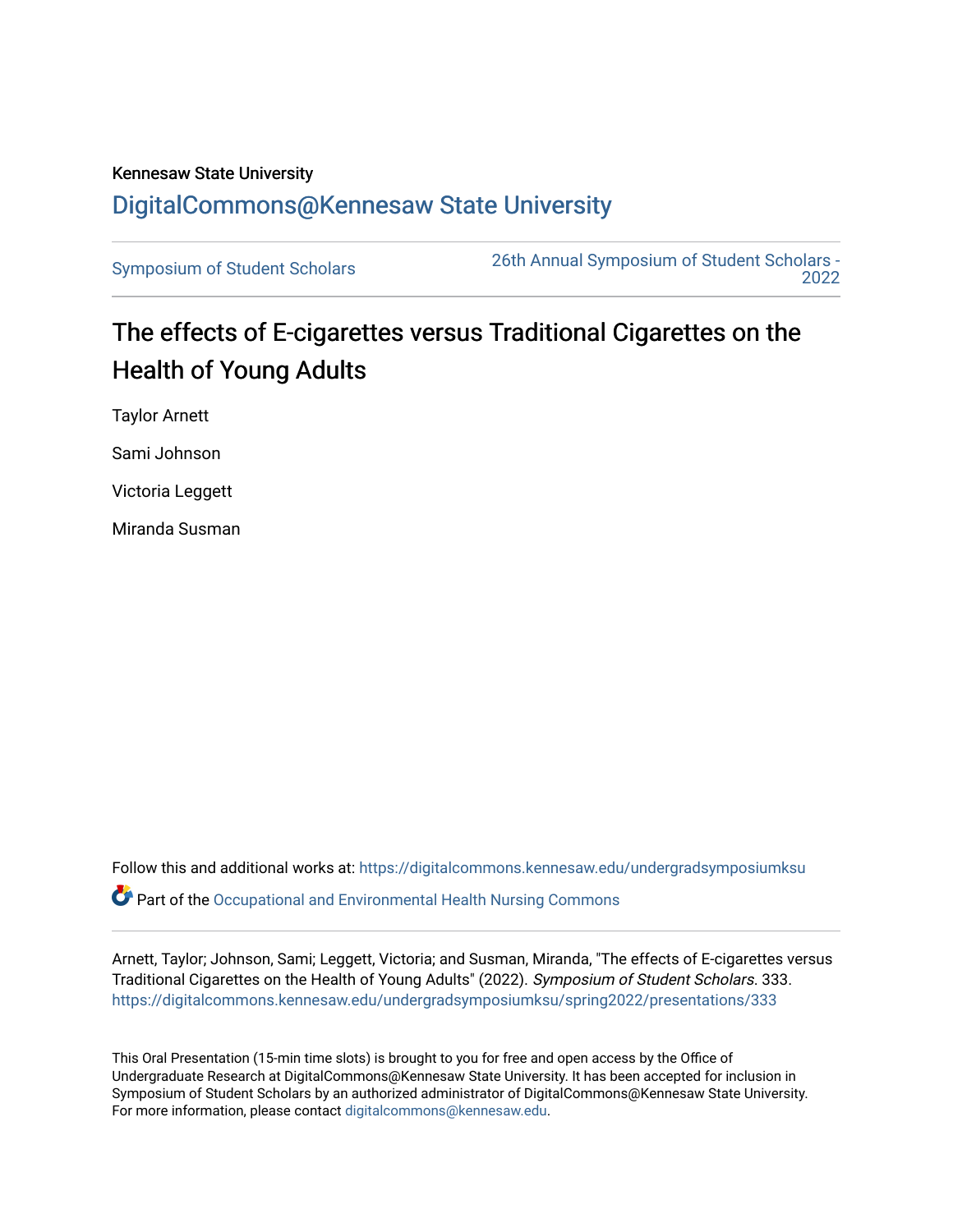1

## **The effects of E-cigarettes versus Traditional Cigarettes on the Health of Young Adults**

Taylor A., Sami J., Victoria L., and Miranda S.

WellStar School of Nursing, Kennesaw State University

Nurs 4402: Nursing Research for Evidence-Based Practice

Dr. Karen Armstrong

March 19, 2022

**Abstract**